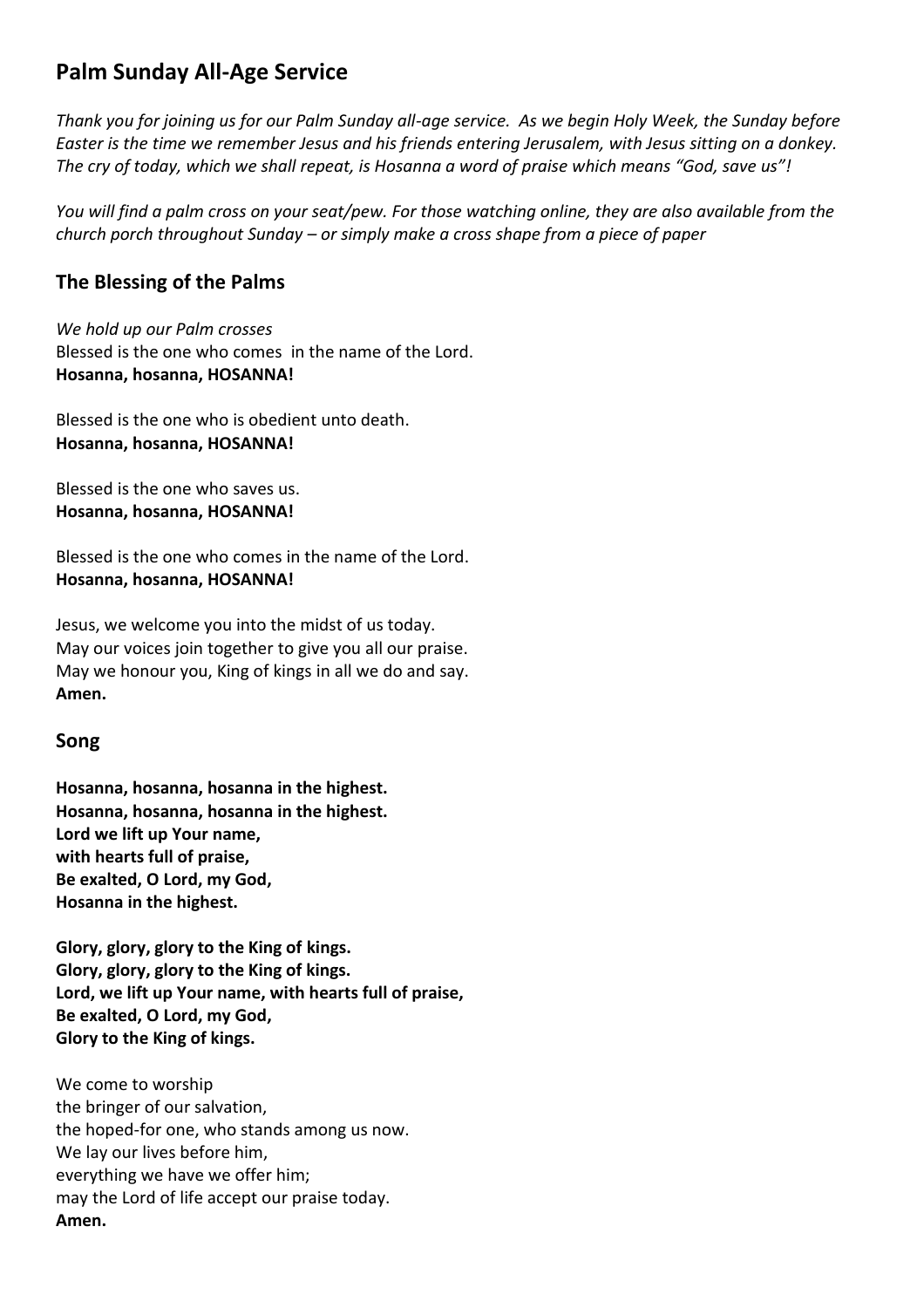## **A prayer of confession with palm crosses**

These crosses remind us of what Jesus went through. Let us ask his forgiveness as we recall his death for us.

*We hold these crosses over our heads.* Jesus, we have sinned in what we have thought. **Cross out our selfish ideas, and fill us instead with your love of seeing the best in others.**

*We hold these crosses over our mouths.* Jesus, we have sinned in what we have said. **Cross out our hurtful words, and fill us instead with your concern to speak blessing into others' lives.**

*We hold these crosses over our hands.* Jesus, we have sinned in what we have done. **Cross out the evil we do, and instead make us channels of your peace and love.**

*We hold these crosses over our hearts.* Jesus, we have confessed what comes to our minds. **By your Word and your Spirit, pierce our hearts, and help us to see deeper into our condition, so we can be further healed.**

*We hold these crosses in our hands.* **Jesus, we thank you for your promise to forgive all who repent and believe your good news. Amen.**

May God who loved the world so much that He sent His Son to be our Saviour forgive us our sins and make us holy to serve Him in this world, through Jesus Christ our Lord. **Amen.**

*People travelled to Jerusalem in groups with friends and family. Passover was a big festival, with lots of preparation. Imagine that we are going to the Passover festival and the excitement is growing as they get nearer. Picture the scene, the noise you can hear and the sight of Jesus in the distance.* 

#### **Bible reading** *Mark 11:1-11 (NIV)*

11 As they approached Jerusalem and came to Bethphage and Bethany at the Mount of Olives, Jesus sent two of his disciples, <sup>2</sup> saying to them, 'Go to the village ahead of you, and just as you enter it, you will find a colt tied there, which no one has ever ridden. Untie it and bring it here. <sup>3</sup> If anyone asks you, "Why are you doing this?" say, "The Lord needs it and will send it back here shortly."'

 $^4$ They went and found a colt outside in the street, tied at a doorway. As they untied it,  $^5$  some people standing there asked, 'What are you doing, untying that colt?' <sup>6</sup> They answered as Jesus had told them to, and the people let them go. <sup>7</sup> When they brought the colt to Jesus and threw their cloaks over it, he sat on it. <sup>8</sup> Many people spread their cloaks on the road, while others spread branches they had cut in the fields. <sup>9</sup> Those who went ahead and those who followed shouted, 'Hosanna!<sup>[\[a\]](https://www.biblegateway.com/passage/?search=mark+11%3A1-11&version=NIVUK&interface=print#fen-NIVUK-24650a)</sup>'

'Blessed is he who comes in the name of the Lord!'

<sup>10</sup> 'Blessed is the coming kingdom of our father David!'

'Hosanna in the highest heaven!'

<sup>11</sup> Jesus entered Jerusalem and went into the temple courts. He looked around at everything, but since it was already late, he went out to Bethany with the Twelve.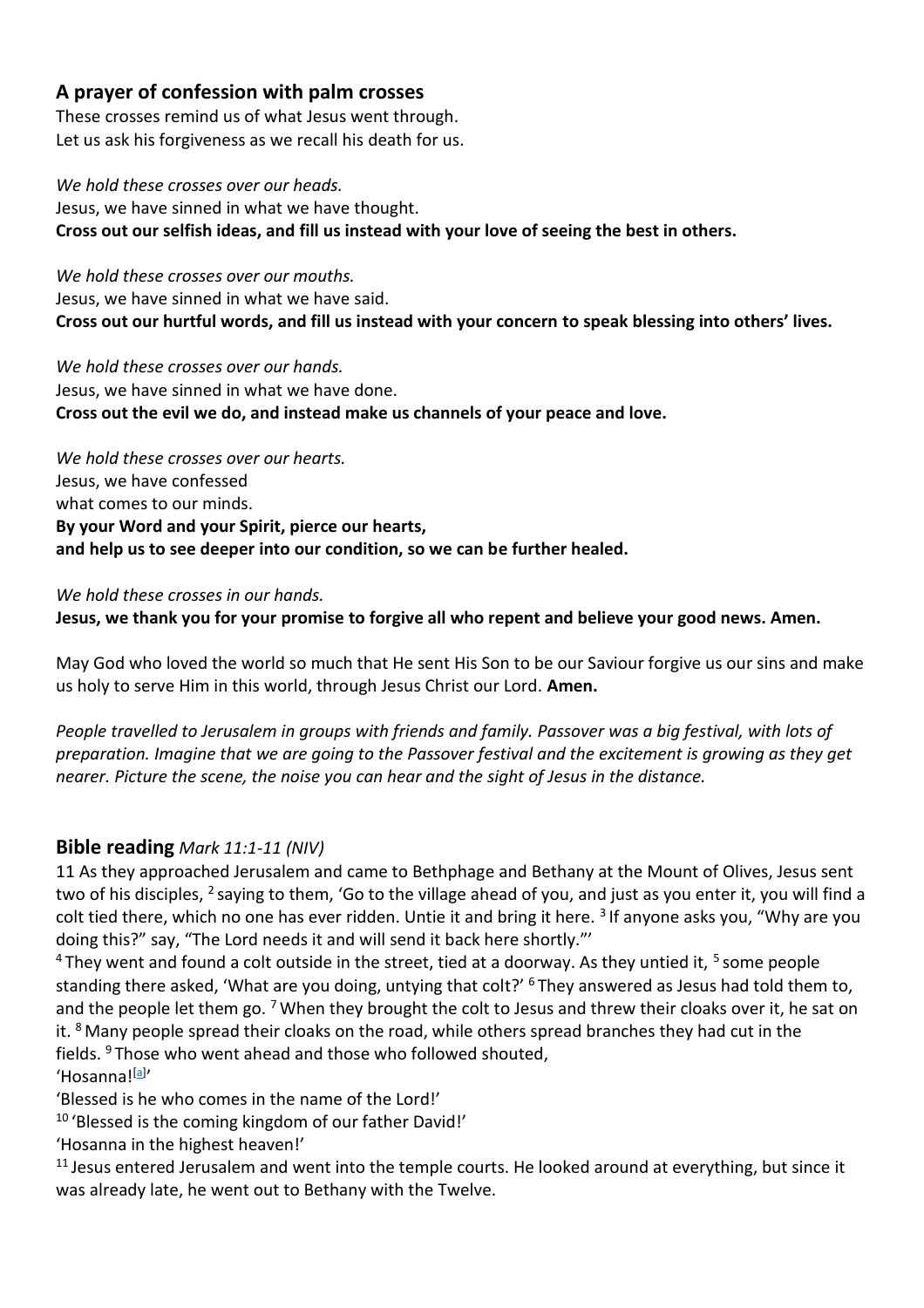### *(children's version – with acknowledgment to Roots on the web)*

Hosanna! Hosanna!' The crowds shouted and sang as Jesus rode into Jerusalem on a donkey. Now who'd get excited about a man riding on a donkey? People who had read the Old Testament, that's who. Some laid their cloaks down in the road, and some cut branches from the nearby trees to mark the way, as they would do for a king.

A king? A king on a donkey? What made them think of that? Well, the Old Testament prophet, Zechariah. Years before, he'd said: 'Shout for joy, Jerusalem! Your king comes to you, riding humbly on a donkey, a colt, the foal of a donkey.' Jesus knew the Old Testament very well, of course. That's why he'd sent his disciples ahead of him to get the donkey in the first place. 'Go into Bethphage,' he'd said. 'You'll find a donkey and her foal tied up there. Bring them to me.' Just as his followers were about to go, he'd said, 'If anyone tries to stop you, just say, "The Lord needs them," and they'll let you go.'

So the disciples had gone and got the donkey, a humble animal, just as Zechariah had described it, and thrown cloaks on its back for Jesus to sit on. And that's what he was riding into the city. 'Hosanna to the Son of David!' cried the crowds, both behind and ahead of Jesus. 'Blessed is the one who comes in the name of the Lord! Hosanna in the highest heaven! 'who is this?' the people asked. And the singing crowds replied, 'This is the prophet, Jesus, from Nazareth in Galilee.'

## **Talk from Rach…**

#### *A prayer of response:-*

Rejoice greatly, O daughter of Zion! Shout aloud, O daughter of Jerusalem! Lo, your king comes to you; triumphant and victorious is he, humble and riding on a donkey, on a colt, the foal of a donkey. *Zechariah 9:9*

## **The Creed**

#### **I believe in God, the Father almighty, creator of heaven and earth.**

**I believe in Jesus Christ, his only Son, our Lord, who was conceived by the Holy Spirit, born of the Virgin Mary, suffered under Pontius Pilate, was crucified, died, and was buried; he descended to the dead. On the third day he rose again; he ascended into heaven, he is seated at the right hand of the Father, and he will come to judge the living and the dead.**

**I believe in the Holy Spirit, the holy catholic Church, the communion of saints, the forgiveness of sins, the resurrection of the body, and the life everlasting. Amen.**

## **The prayers**

*After a moment of silence for our own prayers, we join together as Jesus taught us to pray:*

**Our Father, who art in heaven, hallowed be thy name. Thy Kingdom come, thy will be done, on earth as it is in heaven**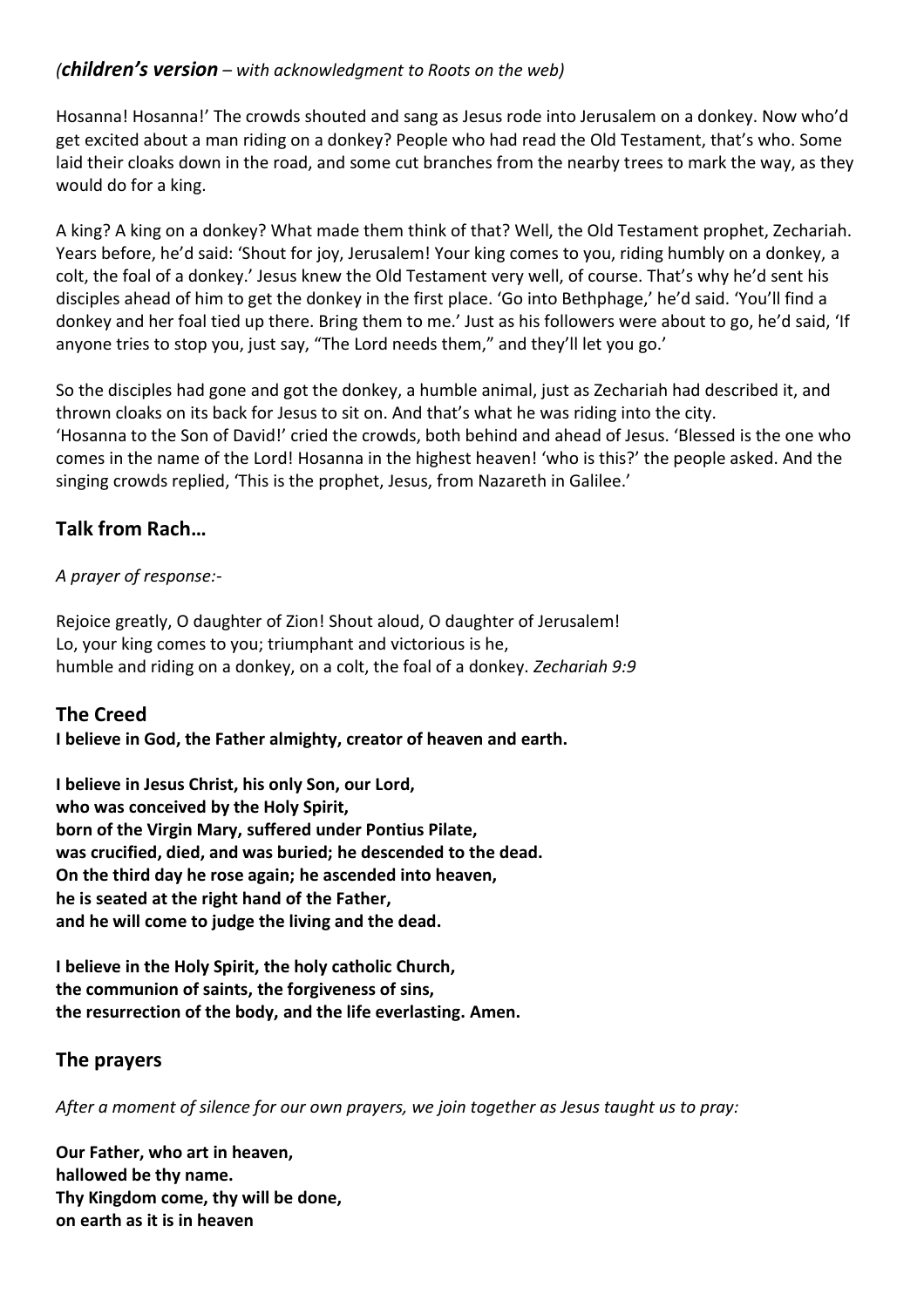**Give us this day our daily bread. And forgive us our trespasses, as we forgive those who trespass against us. And lead us not into temptation, but deliver us from evil. For thine is the kingdom, the power and the glory. for ever and ever. Amen**

*(At Cudham we continue with the peace and sharing in Holy Communion)*

#### **Closing responses**

*We hold our palm cross…* **Lord, I have received my palm cross today. I have seen you ride into Jerusalem, heard the hosannas, seen the crowds. But Lord, I do not really understand why you have to suffer and die; help me during this week to understand better.**

Let us be still for a moment, as we prepare to follow Jesus on his Holy Week journey to the cross. As we cheer today, as we are sad on Good Friday, and as we celebrate Easter, let us be true pilgrims together.

*Focus on your palm cross. As we move from Palm Sunday to Holy Week, let us commit ourselves to walk with Jesus the way of the cross, sharing together on Maundy Thursday, thanking God for Jesus and his death for us on Good Friday, and being ready to celebrate Jesus offer of New Life next Sunday – Easter Day…*

**God of steadfast love, we give you thanks. Your love does not fade; its strength endures, stretching out across history, beyond time and space. Such love we cannot grasp; we can only marvel at a love so big. We thank you for your great love. Amen.**

**Song MY SONG IS LOVE UNKNOWN, My Saviour's love to me: Love to the loveless shown, That they might lovely be. O who am I, that for my sake My Lord should take frail flesh and die?**